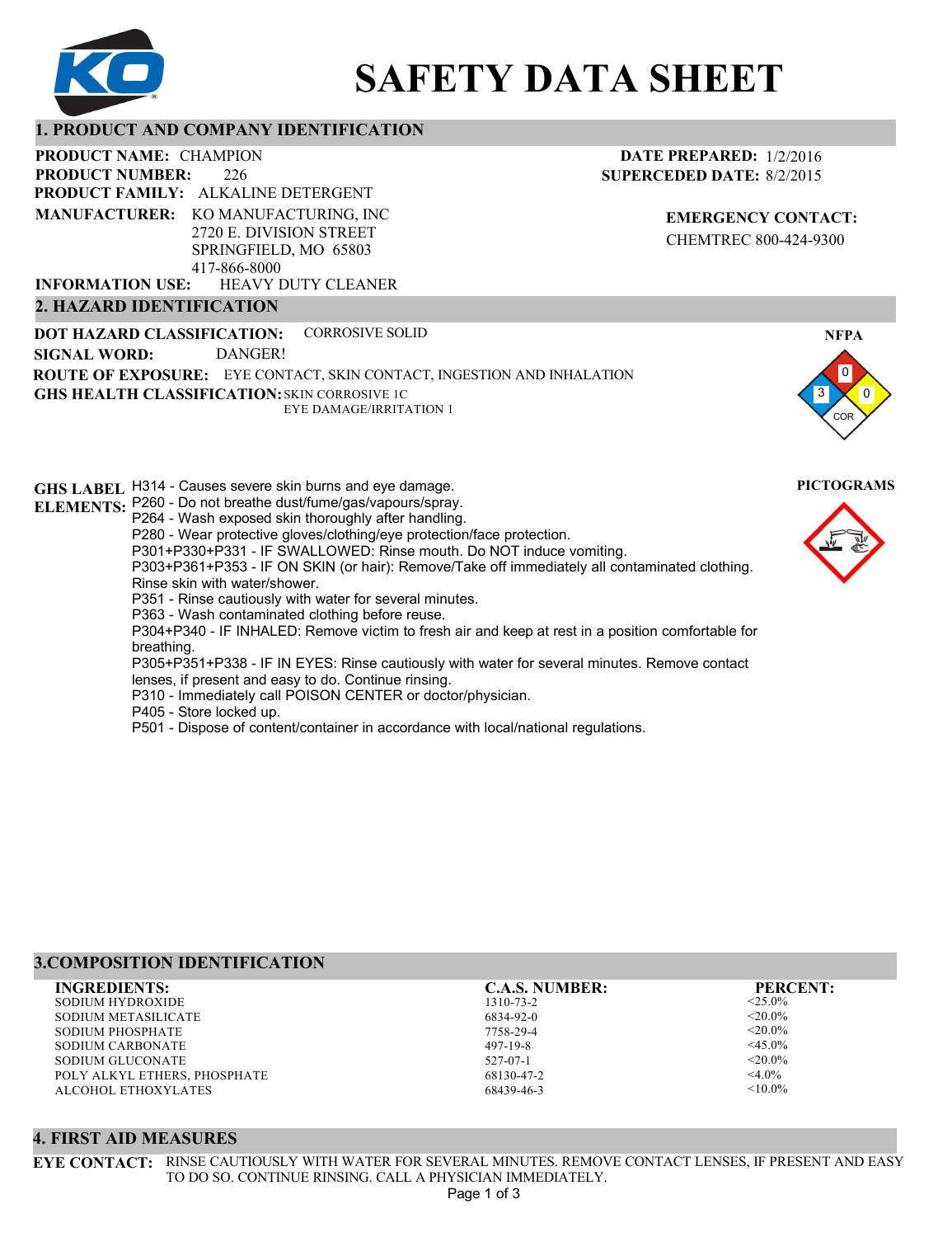#### 226 **PRODUCT NUMBER: PRODUCT NAME: CHAMPION**

#### **DATE PREPARED:** 1/2/2016 **SUPERCEDED DATE:** 8/2/2015

## **4. FIRST AID MEASURES - CONTINUED**

**SKIN CONTACT:** WASH EXPOSED SKIN THOROUGHLY AFTER HANDELING. REMOVE/TAKE OFF IMMEDIATELY ALL CONTAMINATED CLOTHING. RINSE SKIN WITH WATER/SHOWER. GET MEDICAL ADVICE/ATTENTION.

**INGESTION:** RINSE MOUTH. DO NOT INDUCE VOMITING. IF CONSCIOUS, GIVE LARGE QUANTITIES OF WATER TO DRINK. CALL A POISON CENTER OR PHYSICIAN IMMEDIATELY.

**INHALATION:** REMOVE VICTIM TO FRESH AIR AND KEEP AT REST IN A POSITION COMFORTABLE FOR BREATHING. GIVE OXYGEN OR ARTIFICIAL RESPIRATION AS NEEDED. CALL A POISON CENTER OR PHYSICIAN IMMEDIATELY.

## **5. FIRE FIGHTING MEASURES**

**FLAMMABLE PROPERTIES:** NON FLAMMABLE.

**FLASH POINT:** DOES NOT FLASH.

**SUITABLE EXTINGUISHING MEDIA:** DRY CHEMICAL, FOAM OR CARBON DIOXIDE, WATER SPRAY.

**UNSUITABLE EXTINGUISHING MEDIA:** NOT ESTABLISHED.

**SPECIFIC HAZARDS ARISING** NONE KNOWN.

**FROM THE CHEMICAL:**

**PROTECTIVE EQUIPMENT AND PRECAUTIONS FOR FIREFIGHTERS:** APPPROVED) AND FULL PROTECTIVE GEAR. WEAR SELF-CONTAINED BREATHING APPARATUS (PRESSURE DEMAND MSHA/NIOSH

#### **6. ACCIDENTAL RELEASE MEASURES**

**PERSONAL PRECAUTIONS:** AVOID CONTACT WITH EYES AND SKIN. WEAR PROPER PROTECTIVE EQUIPMENT WHEN DEALING WITH RELEASE.

**ENVIRONMENTAL PRECAUTIONS:** CONTAIN SPILL TO AVOID RELEASE TO THE ENVIRONMENT. KEEP CONTAINER TIGHTLY CLOSED.

**METHODS FOR CONTAINMENT** CAREFULLY SWEEP UP MATERIAL AND TRANSFER TO A CONTAINER FOR REUSE OR **AND CLEAN-UP:** DISPOSAL. THOROUGHLY RINSE AREA WITH WATER.

#### **7. HANDLING AND STORAGE**

**HANDLING:** HANDLE WITH CARE AND AVOID CONTACT WITH EYES AND SKIN. ALWAYS WEAR PROPER CHEMICAL RESISTANT PROTECTIVE EQUIPMENT 29CFR1910.132-138. WASH THOROUGHLY AFTER HANDLING.

**STORAGE:** AVOID RELEASE TO THE ENVIRONMENT. STORE IN LOCKED STORAGE USING CORROSIVE RESISTANT CONTAINERS. KEEP OUT OF REACH OF CHILDREN.

#### **8. EXPOSURE CONTROLS/PERSONAL PROTECTION**

**ENGINEERING CONTROLS:** IF DUST OR MIST LEVELS ARE HIGH SPECIAL VENTILATION MAY BE REQUIRED.

**EYE / FACE PROTECTION:** CHEMICAL SAFETY GOGGLES AND FULL FACE SHIELD.

**SKIN PROTECTION:** CHEMICAL RESISTANT GLOVES AND IMPERVIOUS APRON AND BOOTS.

**THRESHOLD LIMIT VALUE (TLV):** SODIUM HYDROXIDE, 2 MG/M³

#### **9. PHYSICAL AND CHEMICAL PROPERTIES**

#### **PHYSICAL STATE:** SOLID. **APPEARANCE: ODOR: BOILING POINT: FREEZING POINT:** NOT ESTABLISHED. **SPECIFIC GRAVITY:** NOT ESTABLISHED. **pH (1%): EVAPORATION RATE:** NOT ESTABLISHED. **FLASH POINT:** NOT ESTABLISHED. 12.2-12.5 DOES NOT FLASH. ORANGE COLORED POWDER. LIGHT DETERGENT ODOR. **VISCOSITY: REALITIVE DENSITY:** NOT ESTABLISHED. **SOLUBILITY: VAPOR PRESSURE:** NOT ESTABLISHED. **VAPOR DENSITY:** NOT ESTABLISHED. **DECOMPOSITION** NOT ESTABLISHED. **TEMPERATURE: PARTICAL COEFFICIENT:** NOT ESTABLISHED. **N-OCTANOL/WATER** NOT ESTABLISHED. SOLUBLE.

**LOWER FLAMMABILITY/EXPLOSIVE LIMIT:** NOT ESTABLISHED.

**UPPER FLAMMABLE/EXPLOSIVE LIMIT:** NOT ESTABLISHED.

**AUTO-IGNITION TEMPERATURE:** NOT ESTABLISHED.